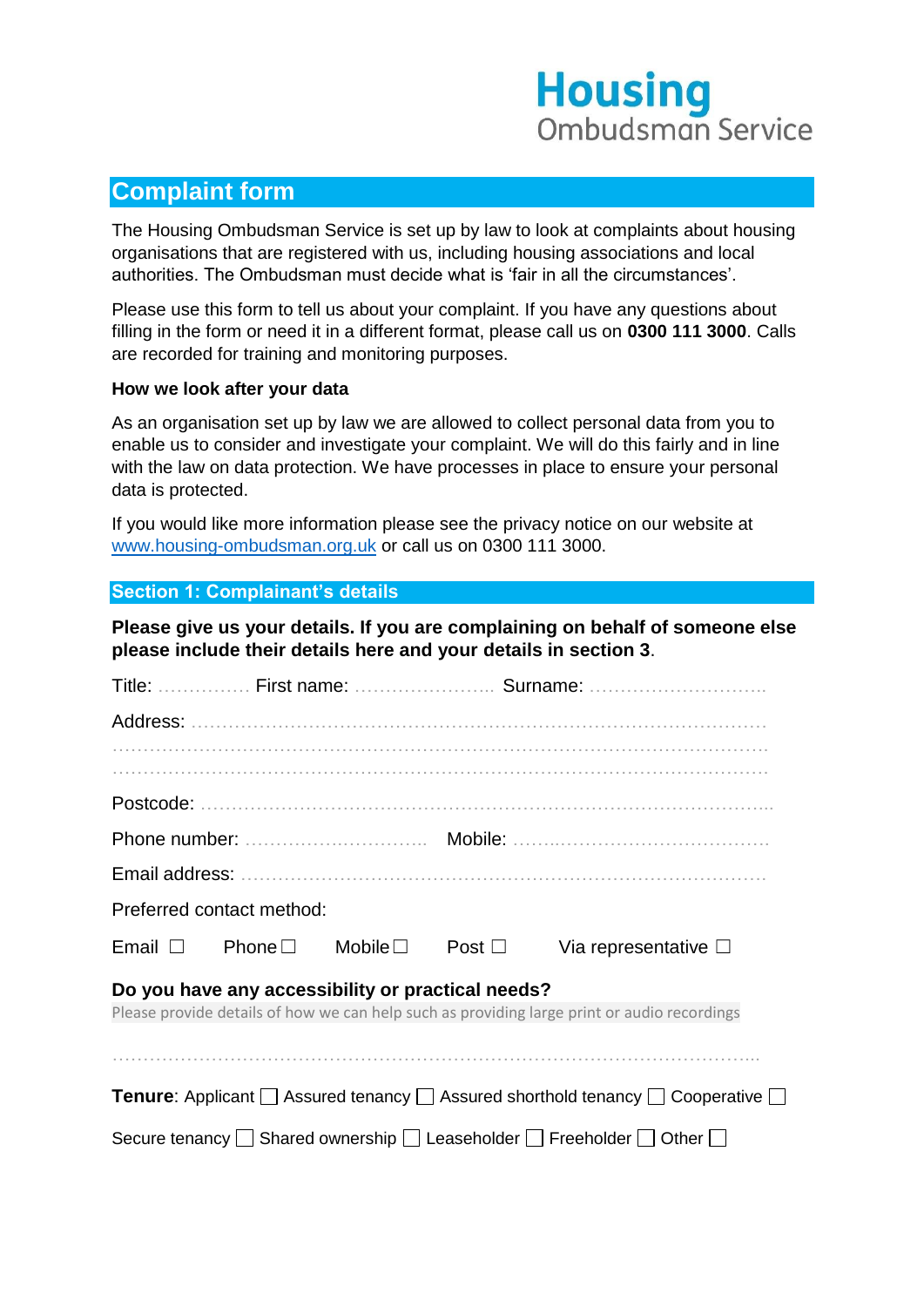#### **Section 2: Your complaint**

**What is the name of the landlord or other organisation you are complaining about?**

**……………………………………………………………………………………………..**

#### **Time limits may apply to your complaint so we need to know these dates:**

**When did you first report the issue? ………………………………………………**

**When did you make a formal complaint? ………………………………………...**

#### **Have you completed the landlord's complaints procedure?**

We need to know this because we can only investigate once the landlord has had the opportunity to consider your complaint.

☐ **Yes** – continue completing this form. Please include a copy of your landlord's final response to your complaint with this form.

☐ **No** – you should first send your complaint to the landlord

☐ **Not sure** – please contact us to discuss your complaint

#### **Did you complete the landlord's complaints procedure more than 12 months ago?**

☐ **Yes** – it is unlikely that we will be able to look into your complaint. Please contact us if you would like to discuss this further.

 $\Box$  **No** – continue completing this form

☐ **Not sure** – please contact us

#### **Has the matter been considered by a designated person?**

After completing the landlord's complaints procedure you can refer your complaint to a designated person to help resolve the issue. A designated person can be an MP, a local councillor or a recognised Tenant Panel. If not, you will need to wait eight weeks before we can consider your complaint.

- $\Box$  **Yes** continue completing this form
- ☐ **No** continue completing this form
- ☐ **Not sure** please contact us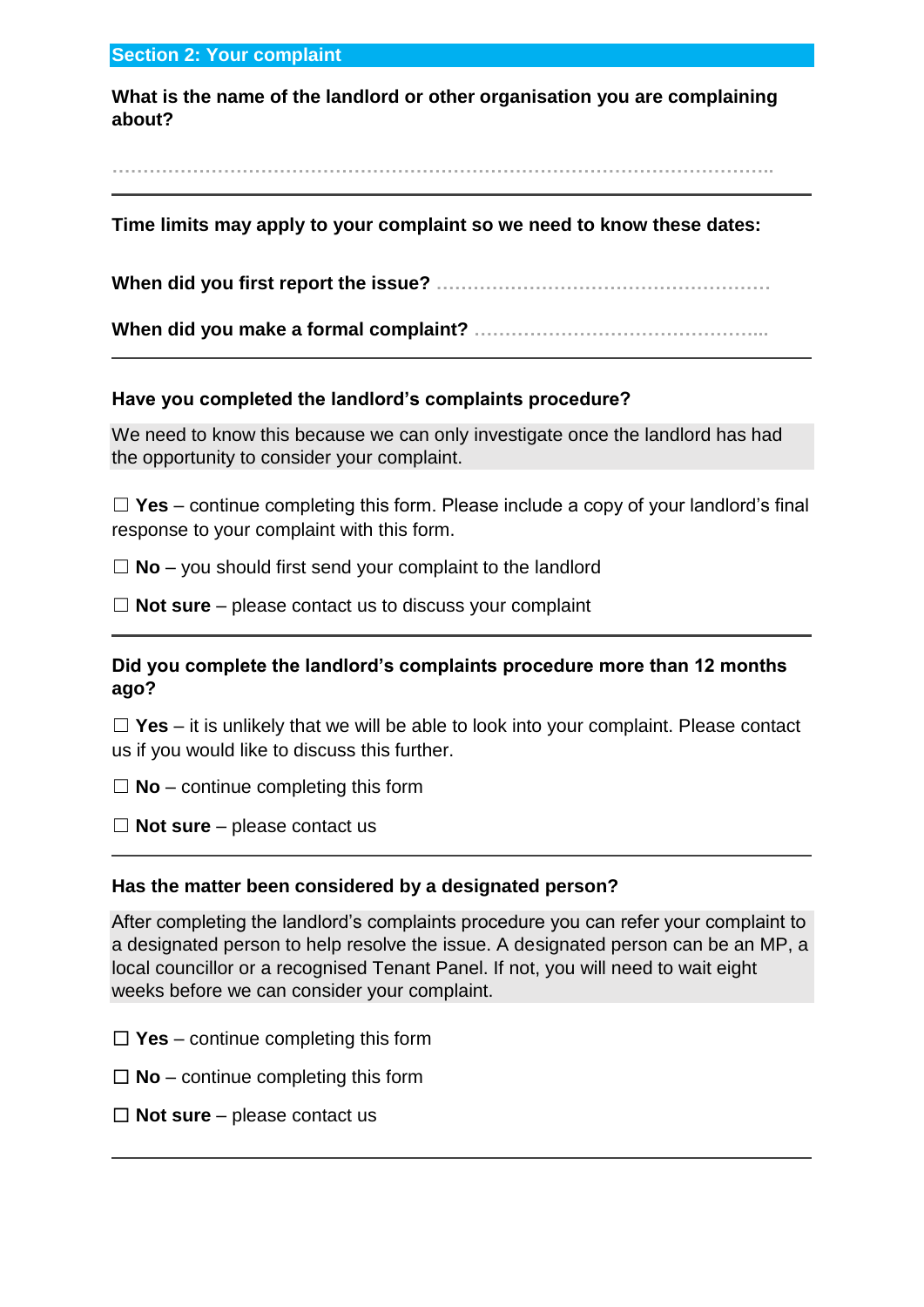#### **Section 2: Your complaint (continued)**

#### **What is your complaint about?**

#### **How have you been affected?**

For example, has the landlord's action or lack of action led to you not receiving a service which you should have received, or has it led to you being inconvenienced or incurring a loss?

**………………………………………………………………………………………………….**

**What has the landlord done since you first submitted your complaint?**

#### **What do you think the landlord should do to put the matter right?**

For example, do you think that the landlord should carry out certain works, offer further explanation or offer redress?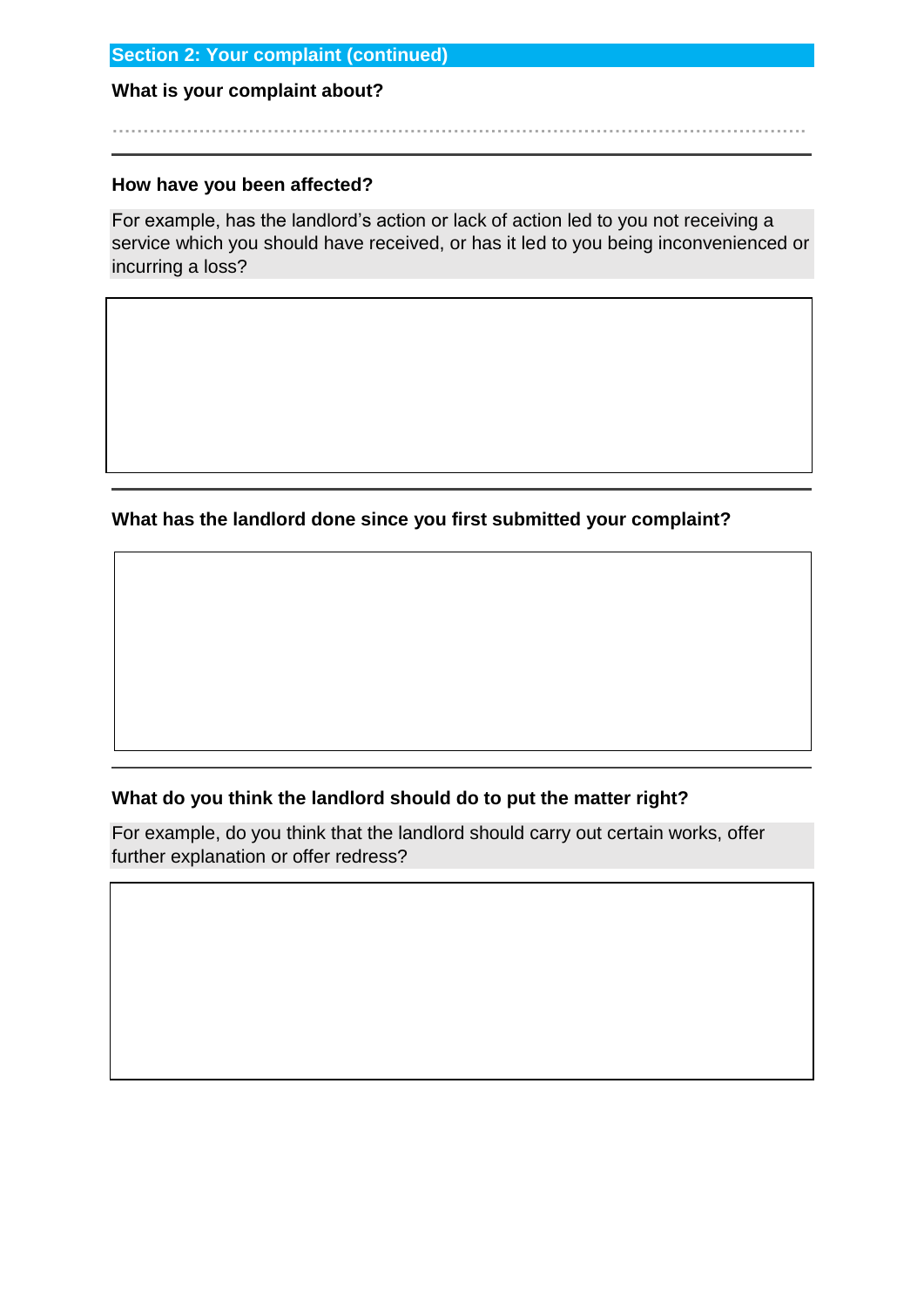#### **Section 3: Complaining on behalf of someone else**

We are happy to take a complaint from your representative. If you use a representative, this means we will contact them not you. You will both need to sign below.

| What is the representative's relationship with the complainant? |  |  |  |  |  |
|-----------------------------------------------------------------|--|--|--|--|--|
|                                                                 |  |  |  |  |  |
|                                                                 |  |  |  |  |  |
|                                                                 |  |  |  |  |  |
|                                                                 |  |  |  |  |  |
|                                                                 |  |  |  |  |  |

……………………………………………………………………………………………..

**Please tell us why the complainant is not making the complaint themselves.**

Representative's signature department of the Date

| Signature of complainant |  |
|--------------------------|--|

……………………………………………………………………………………………..

*I understand that the service may give my representative information about me and the complaint that I am making.*

#### **Send us your complaint**

Please email your form and a copy of the landlord's final response on your complaint to: [info@housing-ombudsman.org.uk](mailto:info@housing-ombudsman.org.uk)

**Dor you can post it to:** 

Housing Ombudsman Service PO Box 152 Liverpool L33 7WQ

Please do not send us any original documents. We do not keep our files for long and all papers are destroyed.

If you have any questions see our website at **[www.housing-ombudsman.org.uk](http://www.housing-ombudsman.org.uk/)** or call us on **0300 111 3000**.

Calls are recorded for training and monitoring purposes.